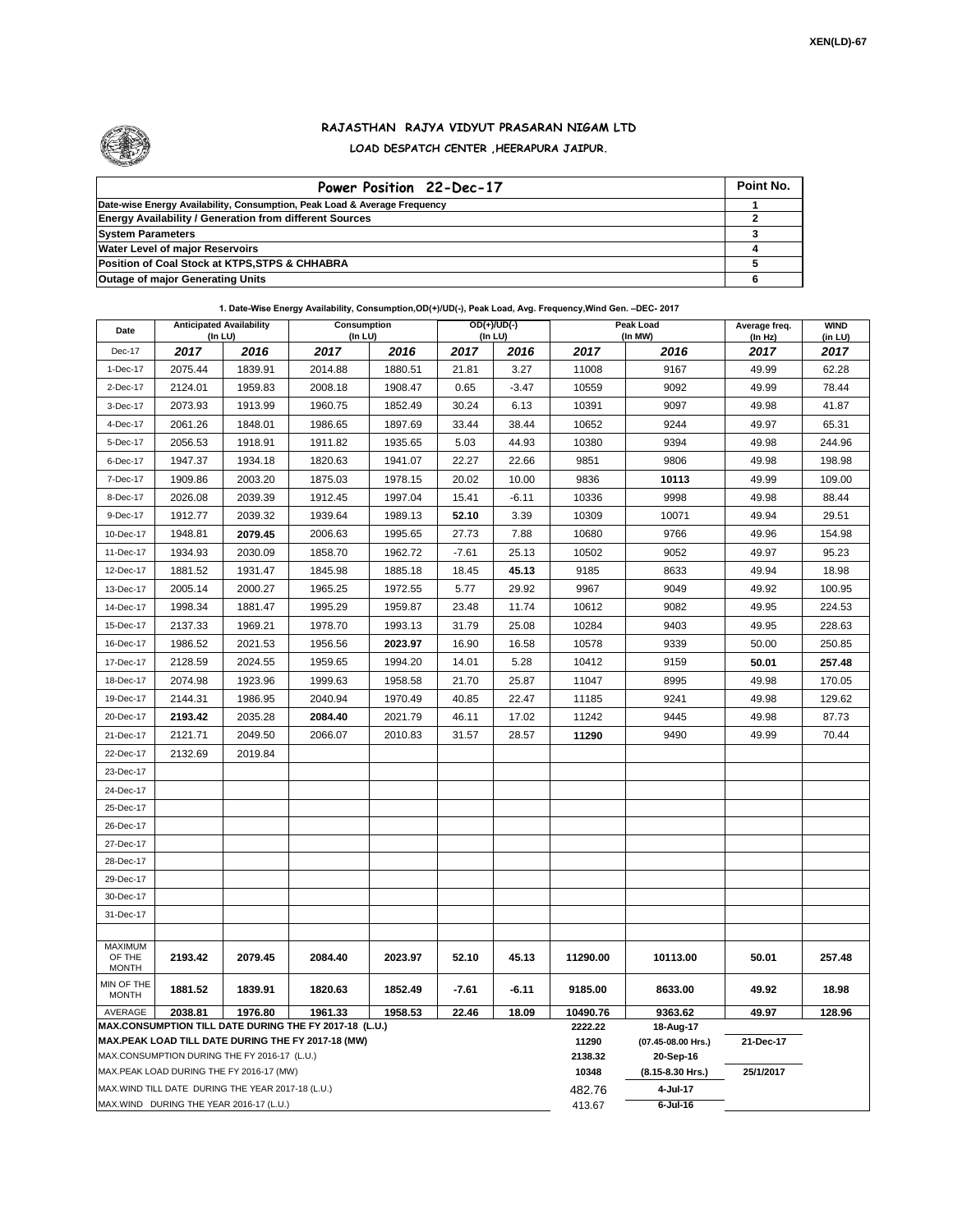## **2.Anticipated Availability/Generation From Different Sources**

| (In LU)        |                                                                                          |                    |                    |                    |  |  |  |  |  |
|----------------|------------------------------------------------------------------------------------------|--------------------|--------------------|--------------------|--|--|--|--|--|
| S.No.          | Sources Available to Rajasthan / Installed                                               | Prior              | Prior              | Actual             |  |  |  |  |  |
|                | Capacity as on 30.09.2016                                                                | assessment of I    | assessment of      | Energy             |  |  |  |  |  |
|                | (In MW)                                                                                  | Avail. For next    | Avail.             | Received           |  |  |  |  |  |
|                |                                                                                          | Dav                | 21-Dec-17          |                    |  |  |  |  |  |
| 1              | KTPS (1240/1240)                                                                         | 270.00             | 222.00             | 222.91             |  |  |  |  |  |
| $\overline{2}$ | STPS (1500/1500)                                                                         | 166.00             | 275.00             | 234.72             |  |  |  |  |  |
| 3              | DHOLPUR GAS CCPP (330/330)                                                               | 0.00               | 0.00               | 0.00               |  |  |  |  |  |
| 4<br>5         | RAMGARH (273.5/273.5)<br>RAPP-A(200/200)                                                 | 37.00<br>43.00     | 38.00<br>43.00     | 36.01<br>44.31     |  |  |  |  |  |
| 6              | MAHI (140/140)                                                                           | 0.00               | 0.00               | 7.38               |  |  |  |  |  |
| 7              | CHAMBAL (RPS+JS) (135.5/271)                                                             | 38.62              | 38.62              | 40.67              |  |  |  |  |  |
| 8              | GIRAL LIGNITE (250/250)<br>CHHABRA TPS 1000/1000)                                        | 0.00               | 0.00               | 0.00               |  |  |  |  |  |
| 9<br>10        | ADANI (TPS) + KALISINDH (TPS)                                                            | 164.00<br>376.18   | 164.00<br>285.00   | 158.18<br>271.63   |  |  |  |  |  |
|                | (1200+1200/1320+1200)                                                                    |                    |                    |                    |  |  |  |  |  |
| 11             | WIND FARM (3980.40/4119.15)                                                              | 82.00              | 92.00              | 70.44              |  |  |  |  |  |
| 12             | SOLAR POWER(737.70/1295.70)                                                              | 0.00               | 0.00               | 1.66               |  |  |  |  |  |
| 13<br>14       | CAPTIVE POWER PLANTS<br>REGIONAL (INTRA STATE) O.A. (VLTPS)                              | 0.00<br>0.00       | 0.00<br>0.00       | 0.00<br>0.00       |  |  |  |  |  |
| 15             | <b>OPEN ACCESS</b>                                                                       | $-7.27$            | 2.14               | 1.94               |  |  |  |  |  |
| 16             | BIOMASS - (101.95/119.25)                                                                | 5.00               | 4.00               | 4.89               |  |  |  |  |  |
| 17             | BARSINGHSAR LTPS(250/250)                                                                | 26.00              | 26.00              | 26.11              |  |  |  |  |  |
| 18             | RAJWEST (1080/1080)                                                                      | 172.00             | 172.00             | 160.19             |  |  |  |  |  |
| 19             | <b>TOTAL (A): 1-18</b><br><b>BBMB COMPLEX</b>                                            | 1372.53            | 1361.76            | 1281.04            |  |  |  |  |  |
|                | a) BHAKRA(230.79/1516.3)                                                                 | 26.91              | 26.65              | 26.83              |  |  |  |  |  |
|                | b) DEHAR (198/990)                                                                       | 6.52               | 6.52               | 6.12               |  |  |  |  |  |
|                | c) PONG (231.66/396)                                                                     | 38.80              | 39.47              | 39.18              |  |  |  |  |  |
|                | TOTAL: a TO c                                                                            | 72.23              | 72.64              | 72.13              |  |  |  |  |  |
| 20             | <b>CENTRAL STATIONS</b><br>d) SINGRAULI (300/2000)                                       | 84.20              | 81.63              | 81.63              |  |  |  |  |  |
|                | e) RIHAND<br>(310.24/3000)                                                               | 132.07             | 130.89             | 130.89             |  |  |  |  |  |
|                | f) UNCHAHAR-I(20/420)                                                                    | 9.83               | 13.91              | 11.85              |  |  |  |  |  |
|                | g) UNCHAHAR-II& III(61/630)                                                              | 29.47              | 31.32              | 27.70              |  |  |  |  |  |
|                | h) INDIRA GANDHI STPS(JHAJHAR) 0.00/1500)<br>i) NCTPS DADRI St-II (43.22/980) + DADRI-TH | 0.00<br>17.35      | 0.00<br>17.35      | 0.00               |  |  |  |  |  |
|                | j) DADRI GAS (77/830)                                                                    | 6.52               | 5.17               | 16.22<br>6.16      |  |  |  |  |  |
|                | (83.07/419)<br>k) ANTA                                                                   | 0.00               | 0.00               | 0.00               |  |  |  |  |  |
|                | I) AURAIYA<br>(61.03/663)                                                                | 0.00               | 0.00               | 0.00               |  |  |  |  |  |
|                | m) NAPP<br>(44/440)                                                                      | 9.94               | 9.86               | 9.86               |  |  |  |  |  |
|                | n) RAPP-B<br>(125/440)<br>o) RAPP-C<br>(88/440)                                          | 16.75<br>19.94     | 16.58<br>19.86     | 16.58<br>19.86     |  |  |  |  |  |
|                | p) SALAL<br>(20.36/690)                                                                  | 0.80               | 0.79               | 0.65               |  |  |  |  |  |
|                | q) URI<br>(70.37/720)                                                                    | 3.95               | 3.95               | 3.78               |  |  |  |  |  |
|                | r) TANAKPUR (10.86/94)                                                                   | 0.63               | 0.63               | 0.58               |  |  |  |  |  |
|                | s) CHAMERA - (105.84/540)<br>t) CHAMERA-II (29.01/300)                                   | 2.94<br>1.21       | 2.94<br>1.26       | 2.94<br>1.21       |  |  |  |  |  |
|                | u) CHAMERA-III (25.21/231)                                                               | 0.84               | 0.76               | 0.76               |  |  |  |  |  |
|                | v) DHAULIGANGA (27/280)                                                                  | 0.97               | 0.97               | 0.97               |  |  |  |  |  |
|                | w) DULHASTI (42.42/390)                                                                  | 3.70               | 3.26               | 3.26               |  |  |  |  |  |
|                | x) SEWA (13/120)                                                                         | 0.26               | 0.26               | 0.26               |  |  |  |  |  |
|                | y) NJPC (112.00/1500)+RAMPUR(31.808/412.02)                                              | 6.93               | 6.93               | 6.93               |  |  |  |  |  |
|                | z) TEHRI (75/1000)<br>aa) KOTESHWR (33.44/400) + PARBATI3 (56.73/520)                    | 6.86<br>2.68       | 6.91<br>2.68       | 6.91<br>5.73       |  |  |  |  |  |
|                | ab) TALA                                                                                 | 0.41               | 0.41               | 0.41               |  |  |  |  |  |
|                | ac) MUNDRA UMPP (380/4000)                                                               | 64.12              | 66.36              | 66.36              |  |  |  |  |  |
|                | ad) SASAN (372/3960)                                                                     | 88.68              | 88.68              | 88.68              |  |  |  |  |  |
|                | ae) FRKKA+KHLGN+TLCHR (70.18/3940)                                                       | 25.63              | 26.33              | 26.05              |  |  |  |  |  |
|                | af) URS POWER(DADRITH-I)<br>TOTAL SCHEDULE(a TO af)                                      | 0.00<br>608.90     | 0.00<br>612.33     | 0.00               |  |  |  |  |  |
|                | LOSSES                                                                                   | $-30.13$           | $-30.24$           | 608.35<br>$-32.95$ |  |  |  |  |  |
|                | <b>NET SCHEDULED</b>                                                                     | 578.77             | 582.09             | 575.40             |  |  |  |  |  |
| 21             | BILATERAL (REG.) EXCL. BANKING                                                           | 3.76               | 3.76               | 3.76               |  |  |  |  |  |
| 22             | BANKING                                                                                  | 18.59              | 18.59              | 18.59              |  |  |  |  |  |
| 23             | BILATERAL(INTER-REG.). EXCLUDING (ISOA &<br>BANKING)                                     | 114.11             | 95.01              | 114.11             |  |  |  |  |  |
| 24             | INTER STATE OPEN ACCESS (BILATERAL+IEX)                                                  | 7.27               | $-2.14$            | $-1.94$            |  |  |  |  |  |
| 25             | <b>INDIAN ENERGY EXCHANGE</b>                                                            | 37.65              | 43.54              | 43.54              |  |  |  |  |  |
|                | <b>TOTAL(B): (19 TO 25)</b>                                                              | 760.15             | 759.95             | 753.46             |  |  |  |  |  |
|                | TOTAL GENERATION (A +B) : 1 TO 25                                                        |                    |                    | 2034.50            |  |  |  |  |  |
|                | OVER DRAWAL (+)/UNDER DRAWAL (-)                                                         |                    |                    | 31.57              |  |  |  |  |  |
|                | <b>GRAND TOTAL</b><br>LAST YEAR                                                          | 2132.69<br>2019.84 | 2121.71<br>2049.50 | 2066.07<br>2010.83 |  |  |  |  |  |
|                |                                                                                          |                    |                    |                    |  |  |  |  |  |